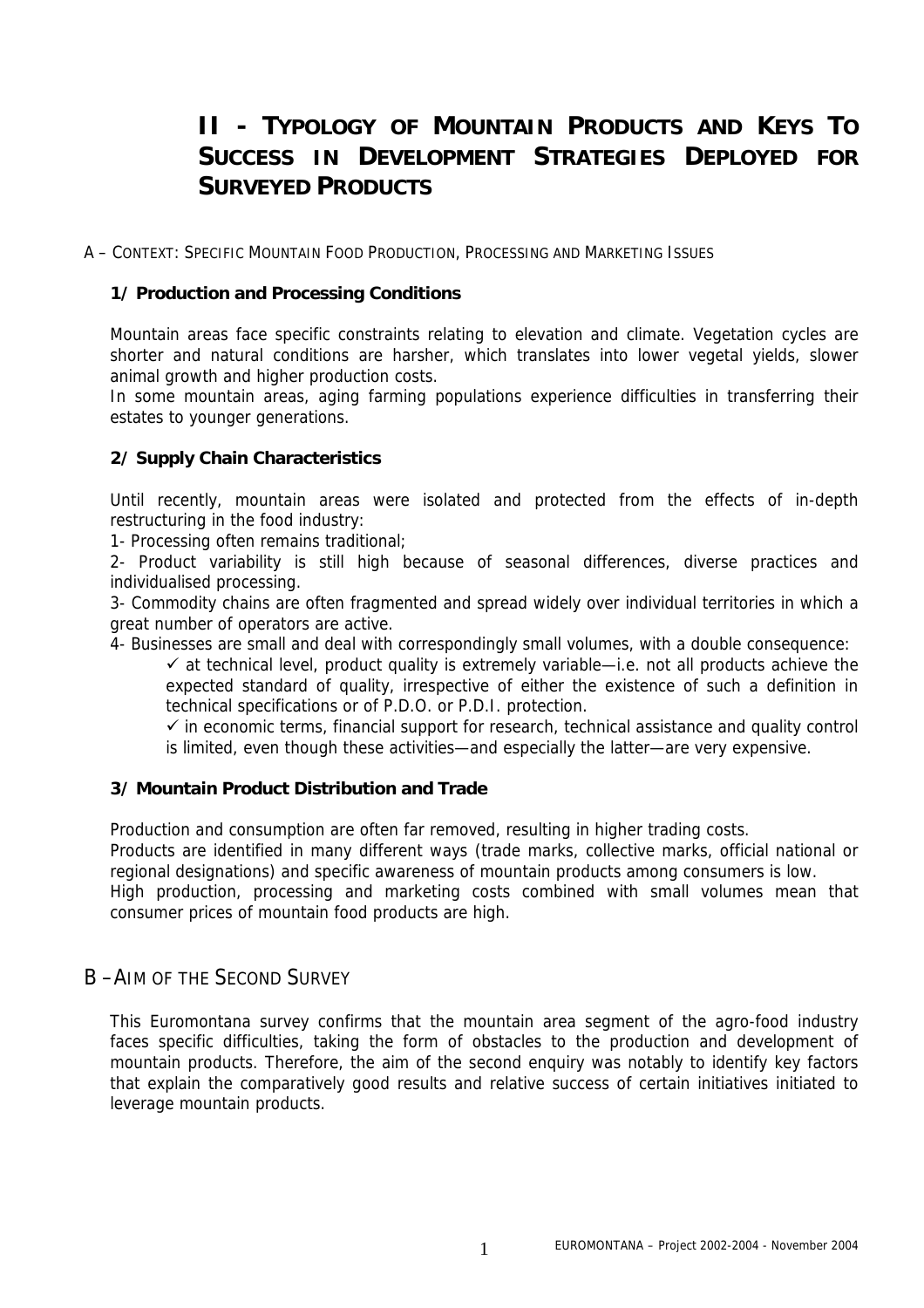### C – TYPOLOGY OF SURVEYED MOUNTAIN PRODUCTS

**Two broad categories** of mountain products were identified, which are differentiated compared to competing products, and notably to products of non-mountain origin.

1 – In the first category of products, the sales claim is **"produced naturally in a specific protected mountain environment"**. This product category includes:

- $\checkmark$  Highlands lamb (Scotland);
- $\checkmark$  Highlands bovine meat (Scotland);
- $\checkmark$  mountain pork (France);
- $\checkmark$  apples and pears from Savoie (France);
- $\checkmark$  Basque bovine meat (Basque Country, Spain);
- $\checkmark$  rosehip tea (*Rosa canina*, Romania).

These products undergo little or no processing.

These food products also tend to be sold on abundantly served and therefore highly competitive national or international markets: meat, fruits, etc.

• Besides the claim ("produced naturally"), the other two key factors are:

1/ operators' management of and control over the different stages of the commodity chain (collection, slaughtering, and conditioning) as well as enterprises or their federations' quality control systems;

2/ proper management and trading by firms involved with products.

2 – In the second category of products, the sales claim is **"unique product not to be found elsewhere because it calls upon specific know-how shared among productive system stakeholders in a restricted production area"**. This product category namely includes:

- $\checkmark$  Tome des Bauges cheese (France);
- $\checkmark$  Mustardela sausage (Italy);
- $\checkmark$  Undredal cheese (Norway);
- $\checkmark$  Idiazabal cheese (Basque Country);
- $\checkmark$  *Oscypek* cheese (Poland);

These are products in which, conversely, local processing and know-how play a very important role.

These food products adopt a niche market strategy: looking for a premium price on a very small market segment.

• The two key success factors are:

1/ exceptionally tasty typical product manufactured according to specific—i.e. local— know-how;

2/ collective structure of the supply chain, facilitating support in fields including research and development, technical assistance, quality control and product promotion—as protecting trade names is essential.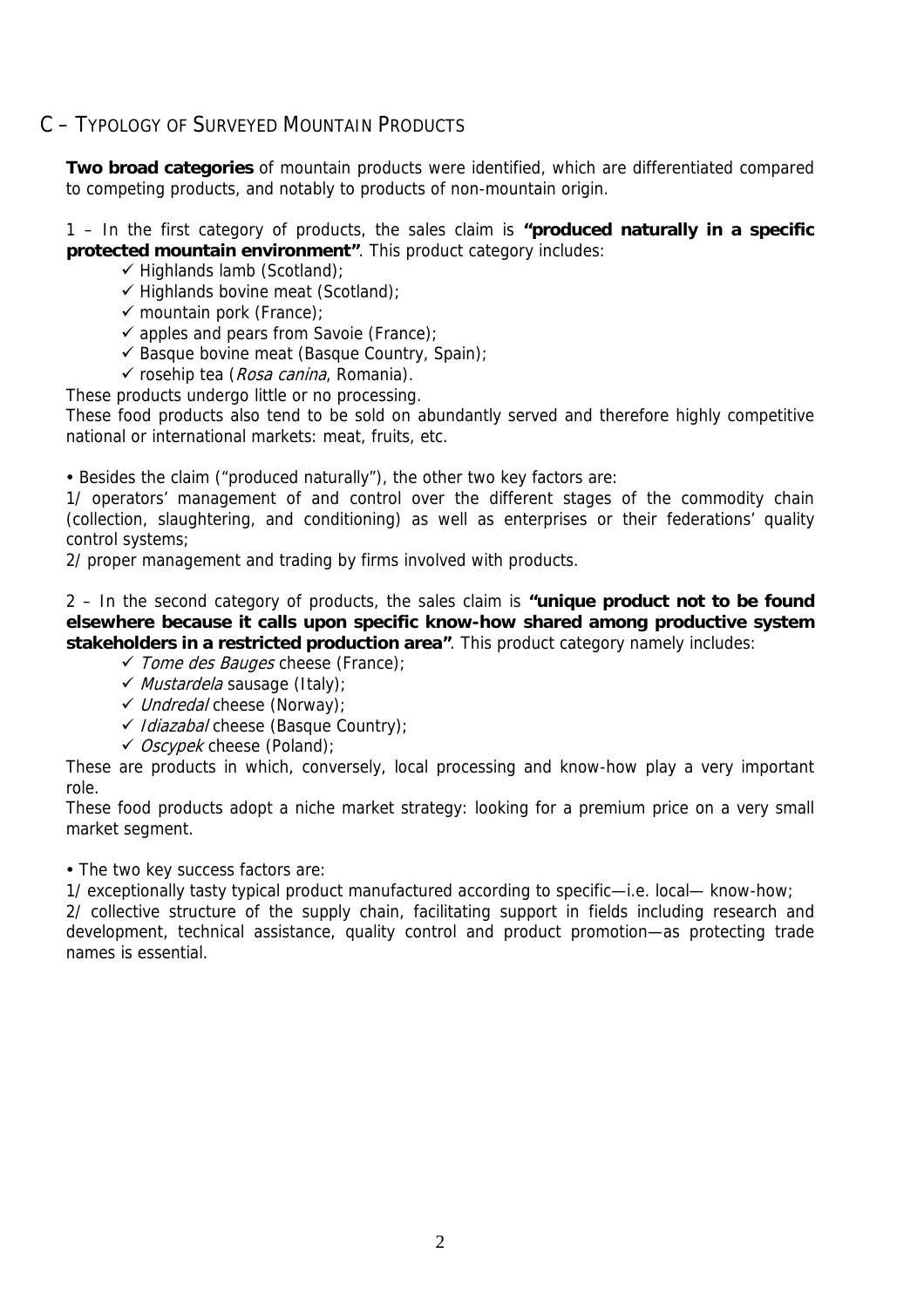## D – KEYS TO SUCCESS IN MOUNTAIN PRODUCT DEVELOPMENT INITIATIVES

In addition to product characteristics as such, the focus of this second survey also lay on initiatives of and resources invested by stakeholders.

The following notions featured prominently in development projects that arguably delivered value added for products:

| Product          |               | $\Rightarrow$ Product quality relates to specific natural and environmental conditions       |
|------------------|---------------|----------------------------------------------------------------------------------------------|
| characteristics  |               | prevailing in production areas.                                                              |
| and connection   |               | $\Rightarrow$ Products are deeply rooted in the history of individual production areas.      |
| to mountain      |               | $\Rightarrow$ In social and cultural terms, there are close ties between individual products |
| areas            |               | and production areas.                                                                        |
|                  | ⇨             | Production is based on extensive utilisation of natural resources.                           |
|                  |               | $\Rightarrow$ Stakeholders have set up an organisation whose double aim is to disseminate    |
| Commodity        |               | the know-how and technical knowledge associated with food products and                       |
| chain            |               | deliver quality control.                                                                     |
| organisation     |               | $\Rightarrow$ Stakeholders are united in a collective organisation acting in a variety of    |
|                  |               | fields including product name protection, technical advice, quality control,                 |
|                  |               | advertising, etc.                                                                            |
|                  | ⇨             | Regional authorities provide economic support to cooperatives and other                      |
| Public and       |               | collective bodies.                                                                           |
| external support | $\Rightarrow$ | Regional authorities play a key role in initiating and building cooperatives and             |
|                  |               | other collective bodies.                                                                     |

Other success factors frequently (but not systematically) quoted includes:

|                   | ⇨ | Products are very specific or manufactured using area-specific technology or     |
|-------------------|---|----------------------------------------------------------------------------------|
| Intrinsic product |   | know-how.                                                                        |
| characteristics   |   | $\Rightarrow$ Product identity rests on unique—i.e. purely local—plant or animal |
|                   |   | species/breeds.                                                                  |
| Initiative taken  | ⇨ | Leveraging fairs and other events in and outside production areas for            |
| by the food       |   | marketing and sales purposes.                                                    |
| chain             | ⇨ | Use of specific, institutionally-controlled labels or EU labelling and quality   |
|                   |   | control systems.                                                                 |
| Public and        | ⇨ | Support from public or local authorities in:                                     |
| external support  |   | Deploying certification and quality control systems;                             |
|                   |   | Delivering research and technological development.                               |

Besides, the analysis of surveyed products reveals that success does not rest on individual product market shares of the local economy.